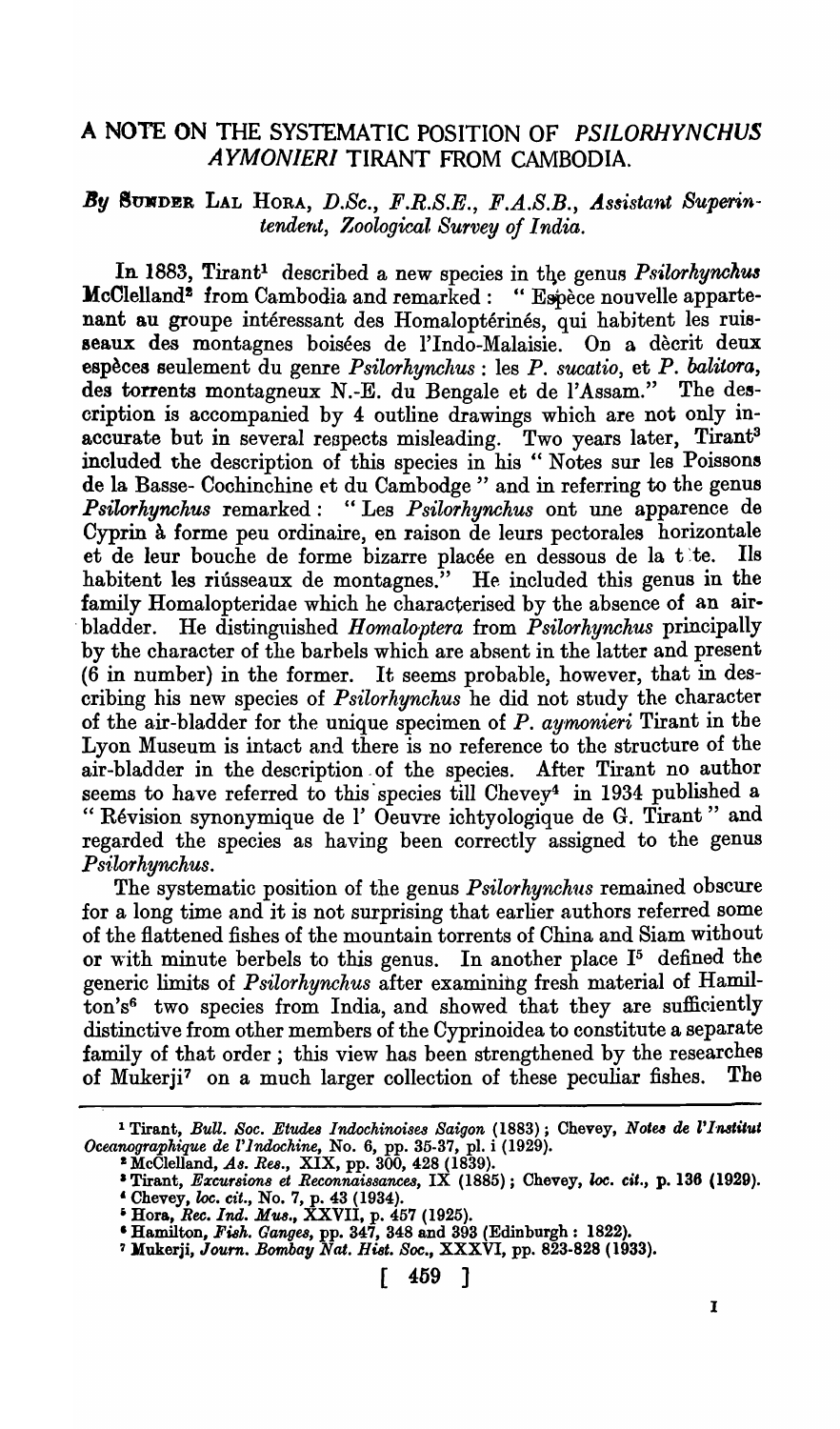two Chinese species of *Psilorhynchus, P. sinensis* Sauvage & Dabry de Thiersant<sup>1</sup> and P. fasciatus Sauvage<sup>2</sup> were, on examination, found to belong to the Homalopterid genera *Hemimyzon* and *Pseudogastromyzon*<sup>3</sup> respectively. In view of the poor figures and inadequate description it was not possible, however, to evaluate the exact nature of Tirant's *Psilorhynchus* from Cambodia. In a description of the new species of *Psilorhynchus* from the Naga Hills, Assam, Mukerji and 14 referred to P. *aymonieri* Tirant and remarked that "The descriptions" and figures of the species recently reprinted by Chevey do not show its *Psilorhynchus* affinities, but it is difficult to assign any systematic position to it without examining the specimens" To clear up the distribution of this Indian genus, the Director of the Museum of Natural Sciences, Lyon, was requested for the loan of the type-specimen of Tirant's species. As the unique specimen could not be sent by post, Dr. Claude Gaillard, Director of the Museum, very kindly sent me photographs of the lateral and ventral views of the type-specimen. These photographs show very clearly that P. *aymonieri* must be referred to the genus *Gyrinocheilus* Vaillant5• I take this opportunity to publish fresh drawings of P. *aymonieri* which are prepared from the photographs supplied by Dr. Gaillard.



 $Gyrinocheilus$  *aymonieri* (Tirant)  $\times \frac{3}{5}$ . a: Lateral view of type-specimen; *b:* Ventral view of same.

Only two species have so far been described in the genus *Gyrinochei. lus,* one from Borneo-G. *pustulosus* Vaillant6 and the other from Siam and Cambodia-G. *kaznakoi* Berg.<sup>7</sup> In describing the Siamese species,

- % Sauvage, *Bull. Soc. Philom. Part's,* (7) II, p. 88 (1878).
- 3 Hora, *Mem. Ind. Mus.,* XII, pp. 299, 314 (1932).
- 4 Hora & Mukerji, *Ree. Ind. M·us.,* XXXVII, p. 397 (1935).
- <sup>5</sup> Vaillant, *Notes Leyden Mus.*, XXIV, p. 107 (1902).
- 6 Weber & Beaufort, *Fish Indo-Austral. Archipel.,* III, pp. 224-225, figs.89, 90 (1916). 7 Berg, O~ *R. Trav. Soc. Nat. St. Petersb.,* XXXVII, pp. 305,307 and 364-366 (1906).
- 

<sup>1</sup> Sauvage & Dabry de Thiersant, *Ann. Sci. Natur. Paris,* (6) I, Art. 5, p. 14 (1874).